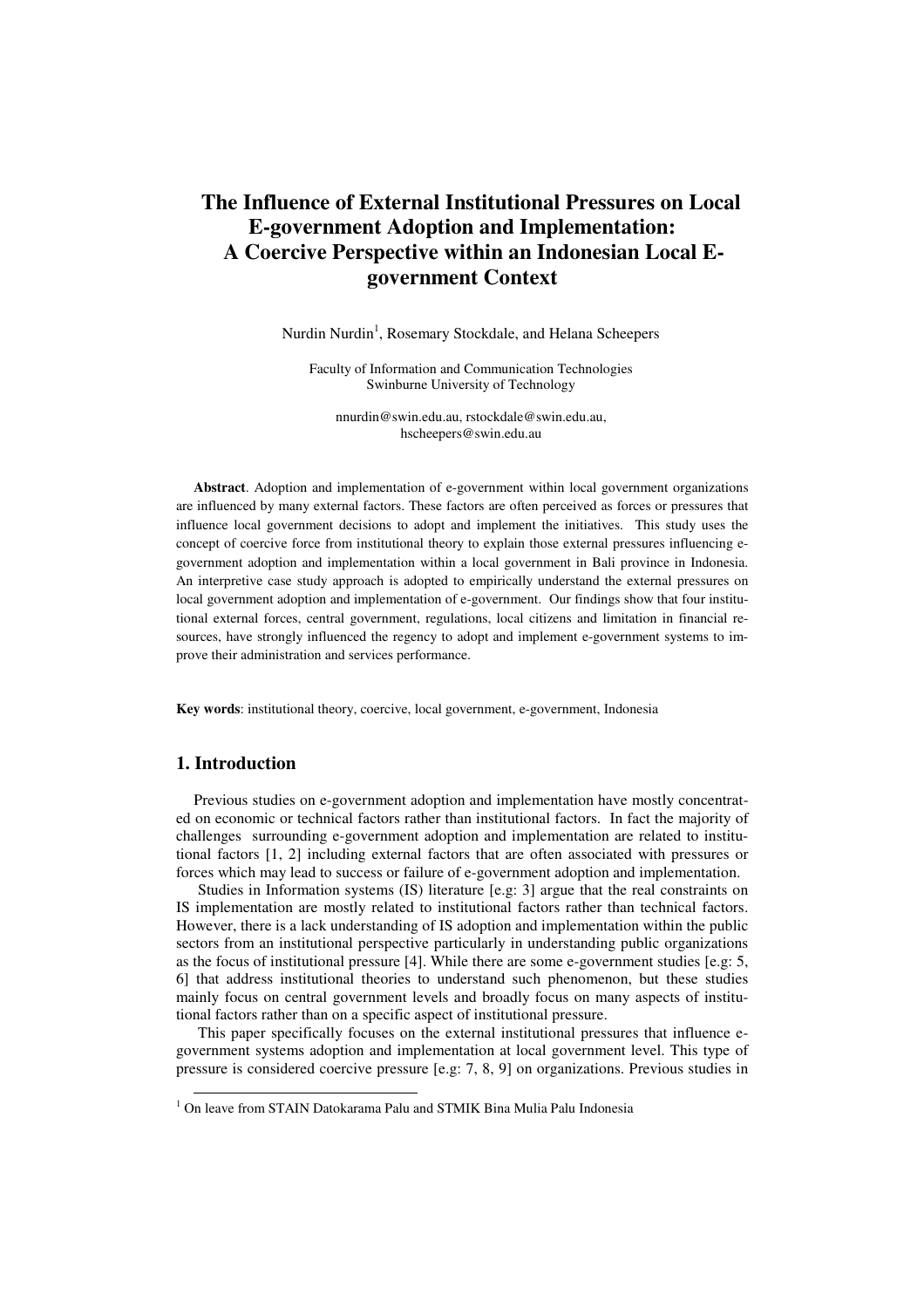IS [e.g: 7, 8] have acknowledged that coercive pressures influence the adoption and implementation of IS within organizations. Coercive pressure is "the formal pressure and external pressure exerted upon them by other organizations upon which they are dependent, and the cultural expectations in the society within which the organizations function"[10]. Other studies have also found that organizations' external pressures are exerted by organizations or parent organizations, constituents [8] and regulations [9].

 This study, therefore, provides in-depth practical and theoretical insights into the nature of external institutional pressures on e-government adoption and implementation within a local government in an Indonesian setting. In understanding the phenomenon this study applies institutional theory, which previous studies [e.g: 11] have argued, can strongly provide explanation at organizational level. This paper attempts to answer the following research questions: *What external institutional factors exert pressure and how do these external factors influence the local government adoption and implementation of egovernment?*

This paper is structured as follows. Section 2 presents a theoretical review which includes institutional theory, a coercive perspective, and external pressures on e-government adoption and implementation, and then concludes with a theoretical construct for this study. Section 3 discusses the research methodology, while section 4 presents the case description, followed by findings in section 5. Section 6 and 7 present the discussion and conclusion respectively. Future research and limitation are addressed in the final section.

# **2. Literature Review**

Institutional theory has been widely applied in understanding adoption and implementation of information technology whether in private sectors  $[e.g. 7, 8]$  or in public sectors  $[e.g. 1]$ 5, 6]. The benefits of applying institutional theory in understanding IT implementation within organizations are twofold; it enables researchers to understand the impacts of various organizational factors that are difficult to quantify such as government regulations and organizational contexts [12] and to conceptualize the dynamic interplay between actors and structure in organizational settings [13] during technology adoption and implementation. In the next sections, we construct our framework to understand those phenomenon.

### **2.1 Coercive Forces**

Institutional theory postulates that organizations are influenced by external or internal pressures in forming their structure[14]. These external or internal pressures are acknowledged by DiMaggio and Powell[15] as coercive pressures or forces that impose upon organizations to adopt certain policies or to change their structure. Coercive forces have been found to significantly influence an innovation's adoption and implementation in private [e.g: 7, 8] and public organizations [e.g: 16, 17]. However, our study only focuses on external coercive forces on organizations. These coercive forces might be triggered by three factors; such as a parent corporations that an organization relies on, pressure from their constituents [8, 18], regulations [14] that are associated with sanctions [14] (such as sanctions that are the result of parent organizations or legislations pressures), and society expectation [15, 18].

### **2.2 External pressure on e-government adoption and implementation**

External pressures are forces that come from external government organizations which may influence their policy to adopt and implement e-government. The IS literature [e.g: 7, 8] view these external forces as coercive forces which come from many factors such as parent organizations and constituents. Studies in e-government associate these external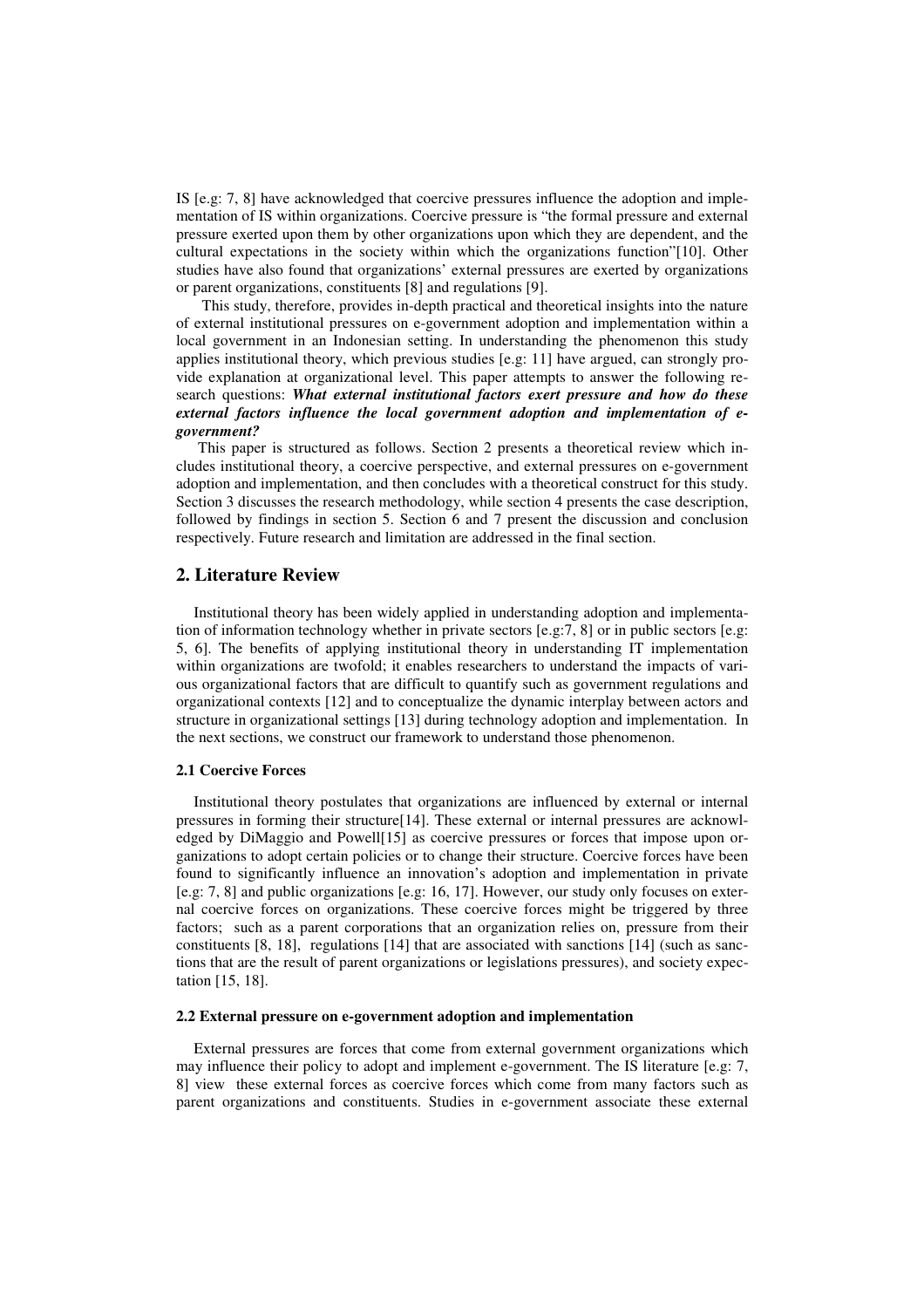forces with factors such as legislation [5, 19], citizens and businesses [2, 5], and central government [20, 21]. However, we acknowledge that the distinction between central government and regulation pressures may be blurring because regulations are also enacted by central government. However, in this study we separate both pressures in an attempt to show that they play a different role in e-government adoption and implementation.

### **a. Central Government Pressure**

A central government may launch a policy to deliver better services, such as online services, to their citizens across the country. This policy might be minatorily adopted and implemented within local authorities because central governments have the power and resources to do so. Central government power may be exerted due to a dependency of lower government agencies to central government in term of resources. For example central government has the power to control financial resources at local levels due to hierarchical systems such as centralization [22] or in another case central government may view local government as an instrument to achieve their policies rather than an autonomous institution representing its local citizens [23]. In this context, local government authorities may be constrained in making decisions to adopt and implement their own policies and programs. As a result, local governments might also be strongly influenced by central government in delivering their services or policies [24] because central government might dictate or mandate the adoption and implementation of the policies according their interests.

### **b. Regulation Pressure**

Regulation is an institutional element that constraints behaviour and regulates interaction [13]. Scott[25] refers to regulation as explicit and formal rules. In the context of government organizations, rules or regulation are explicitly and formally enacted to structure government institutions to behave in certain ways. Geels [13] stresses that rules or regulations are all about rewards and punishment backed up by sanctions. Similarly, government institutions are impelled by the rules to implement certain initiatives or policies such as egovernment systems. Failure to abide to the regulation might lead to sanctions. This includes sanctions when the e-government systems do not meet criteria or targets [26] determined by regulations.

A regulation on freedom of information and transparency is one vivid example that imposes the requirement for government organizations, including local governments, to adopt and implement e-government systems. These regulation have been enforced in many countries such as in USA [27] and Spain [28]. Agusti (2011) argues that the diffusion of information through electronic means within the public sector in Spain was caused by the formulation of new regulations. The regulations cover the general principle of electronic means in providing information to citizens and citizens' right to access the information. All public organizations should abide by this regulation. Regulations may constrain government organizations in that they influence the adoption and implement of e-government within their organizations[29]. This may imply that regulations can be a source of institutional pressure that has the ability to force government organizations to adopt certain policies.

### **c. Local Citizens and Business Pressure**

As argued by Markus & Robey [30], organizations try to find solutions as demanded by their external clients. In the context of e-government, citizens' and local businesses' demand for online services have become a pressure for local government to adopt and implement e-government [2]. For example, when local firms implement online commerce to ease their businesses to citizens relationship, the local citizens experience new convenient ways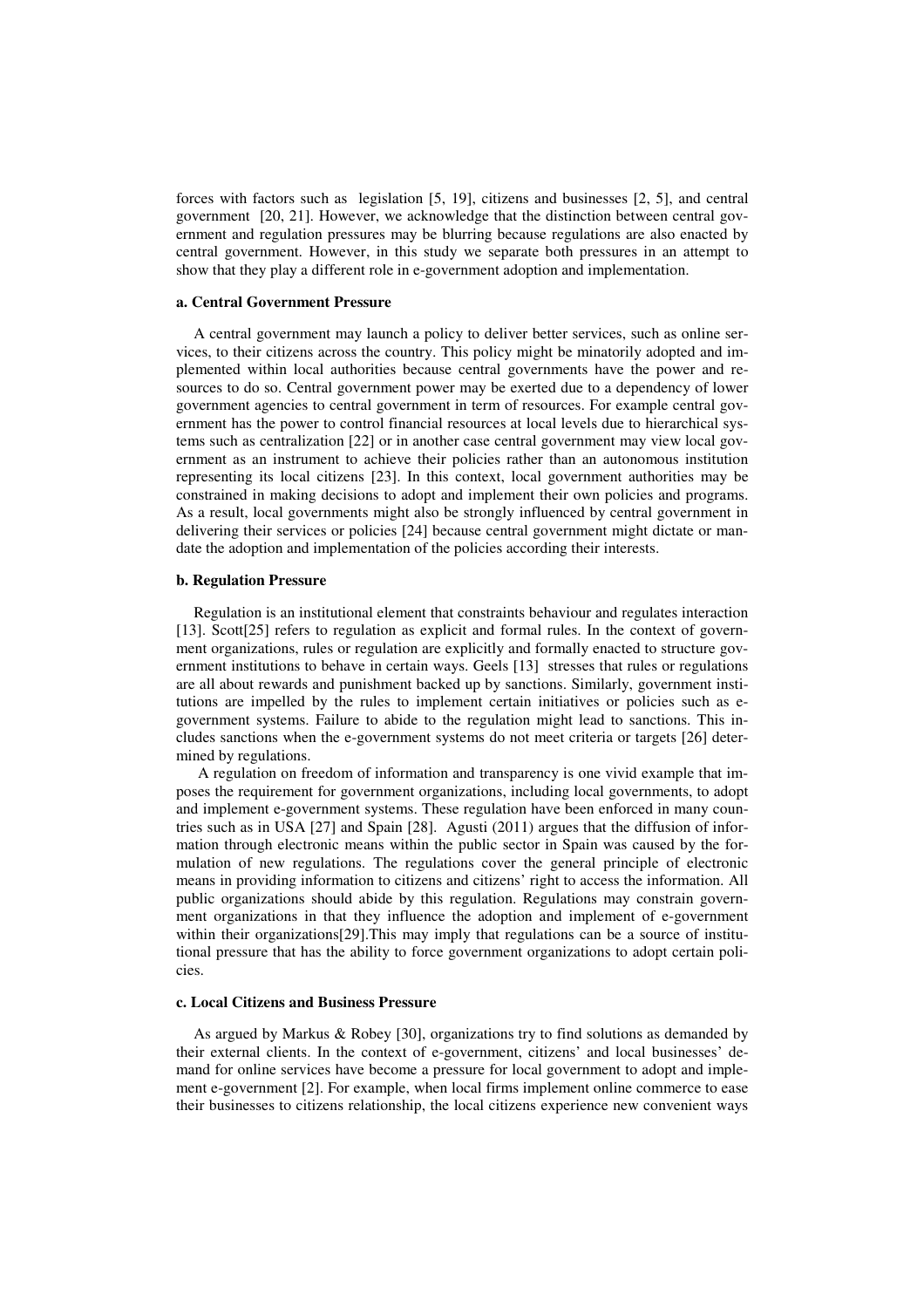of doing businesses. These new experiences result in an expectation of similar services from their local government. Then the local government comes under pressure to adopt and implement new technology such as e-government systems.

Citizens demand transparency from government bodies that allows citizens to obtain online information and make transactions at any time; another example of external institutional pressure. In response to this demand, local governments implement technology that promotes openness[31, 32]. Government organizations' efforts to be transparent might also lead to changes their daily practices. For example, they have to reveal their work procedures to citizens and other stakeholders in order to be transparent [32]. This pressure may be viewed as a driver for e-government adoption and implementation within local government organizations.

### **2.3 Theoretical Constructs**

The theoretical concepts discussed above are summarized to establish our theoretical construct as depicted in Figure 1 below. In this study, coercive forces are considered as external forces that influence local government decision to adopt and implement egovernment systems within organizations. We argue that the coercive forces are derived from three external factors; central government, regulations, and local citizens and businesses. The three external factors exert their influences throughout the process egovernment systems adoption and implementation.



**Figure 1:** Theoretical Constructs

### **3. Research Methodology**

This research uses a single case study of local e-government adoption and implementation in Jembrana regency in the Bali province in Indonesia. The case study is better applied to understand phenomenon when the boundary between the phenomenon and context are not clearly defined and requires an in-depth study of a case or cases [33]. For example, egovernment adoption and implementation involves the complexity of government institutions' relationships [1] which requires close examination. This complexity emerges as the result of institutions' interaction, such as social, political, and cultural, during the adoption and implementation, and this complexity can be understood through interpretive case study research [34-36]. This approach provides the researcher with the opportunity to reflect on the complexity of local government organizations and employees' sense making during the emergent situation in e-government implementation. As a result, this approach could assist the current poor understanding and limited theoretical development in addressing the above research question.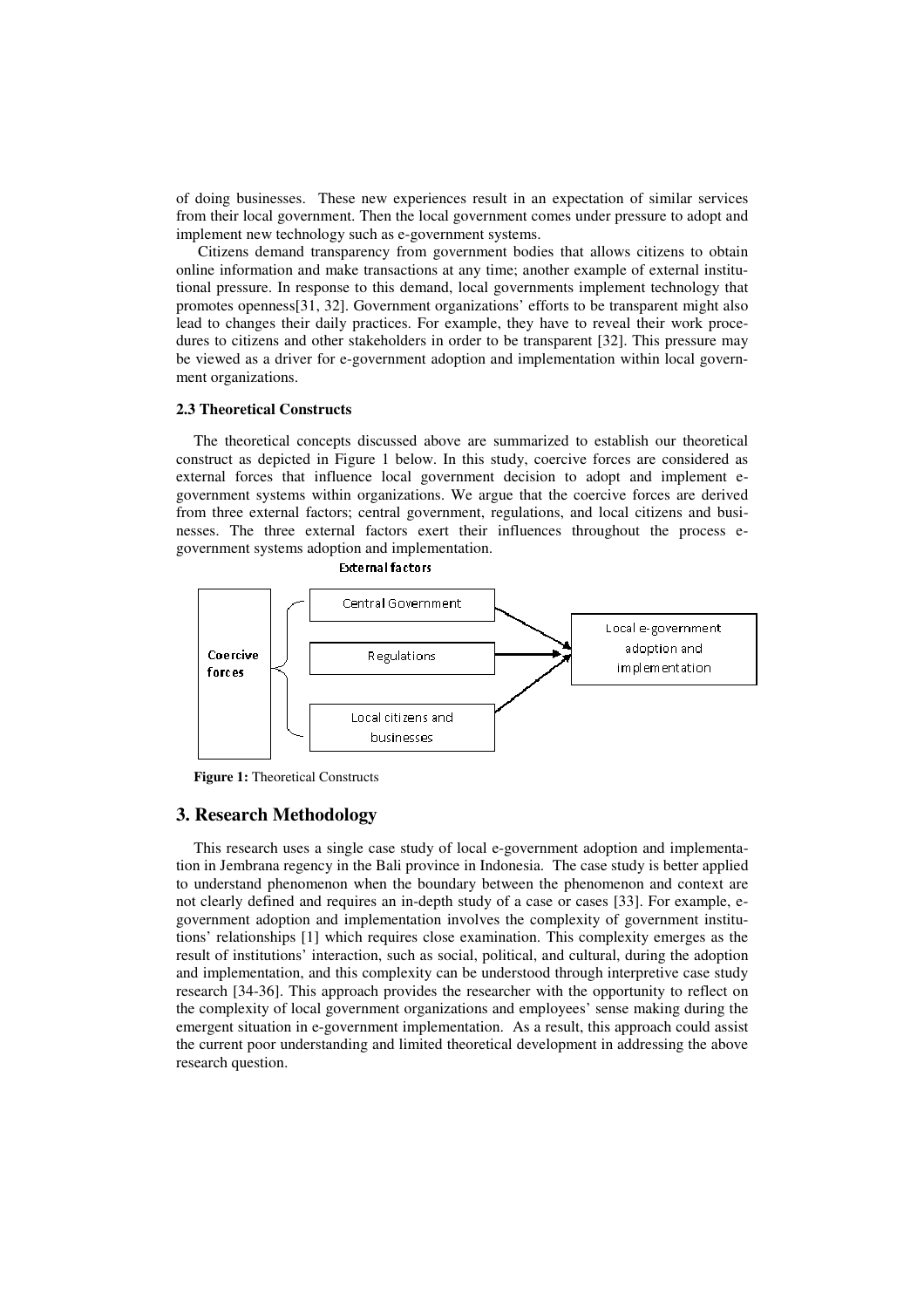| Participants' Role      | Number of    | Participants    |
|-------------------------|--------------|-----------------|
|                         | participants | code            |
| Management level        |              | A, B, C, and D  |
| IT/IS Team Members      |              | E, F, G, H, and |
|                         |              |                 |
| Operational IT/IS staff |              | $J$ , K, and L  |

The primary data were gathered through semi-structured interviews which involved 12 participants from management level to technical employees (table 1). Data collection from different levels will contribute to drawing more informed conclusion of this study [37]. During field visits, field notes were made and written materials that support the main data were also collected. The interviews were carried out in Indonesian. The interviews were transcribed and translated into English. This allows the other two researchers, who do not understand Indonesian, to assist in the coding process as well as to establish research transparency. The interviews along with field data, such as field notes and other written material which have been collected, were coded in Indonesian language to maintain the original meaning and sense. All codes were translated into English when they were transferred into this paper. Meanwhile, coding broadly followed Strauss and Corbin [38] in which the data analysis was carried out with three iterations; open coding, axial coding and selective coding.

# **4. Case Description**

Indonesia has a unique local government power structure where the greatest autonomy is transferred to the second level of local government (regencies and cities) and not to provincial levels [39]. According to Regional Autonomy Law No. 32/2004, central government has granted full autonomy to the regencies and cities to manage their development (except law, monetary, defence, and foreign affairs). Based on this regulation, governments at provincial level do not have the power to impose or mandate regencies or cities to adopt certain policies and regulations. Provincial level governments function as coordinators and supervisors of the lower levels (regencies and cities). Regencies and cities have a direct relationship to central government and can adopt new policies from central government directly without involving the provincial level.

Jembrana regency is one of five regencies in Bali province Indonesia. Despite Bali's popularity in the tourism industry and the generation of more income for the province, Jembrana regency is not a main destination for tourists. The tourism development in this regency is slower than other regencies. Consequently, unlike other regencies in Bali the main source of this regency's income is not from tourism but from farming. However, farming does not produce sufficient income to support the regency development since farming relies on traditional methods. This regency also does not have mining and big industries that support local government income. Most of the industries are home industries and small medium industries such as handicraft and religious related arts. Their income is low and unable to support its development if they only relied on local revenue. Therefore, the local government budget is mostly supported by central government annual transfer.

# **5. Findings**

This section describes the findings from the interview, field notes, and other written documents. Based on the analysis, it was found that a number of external institutional fac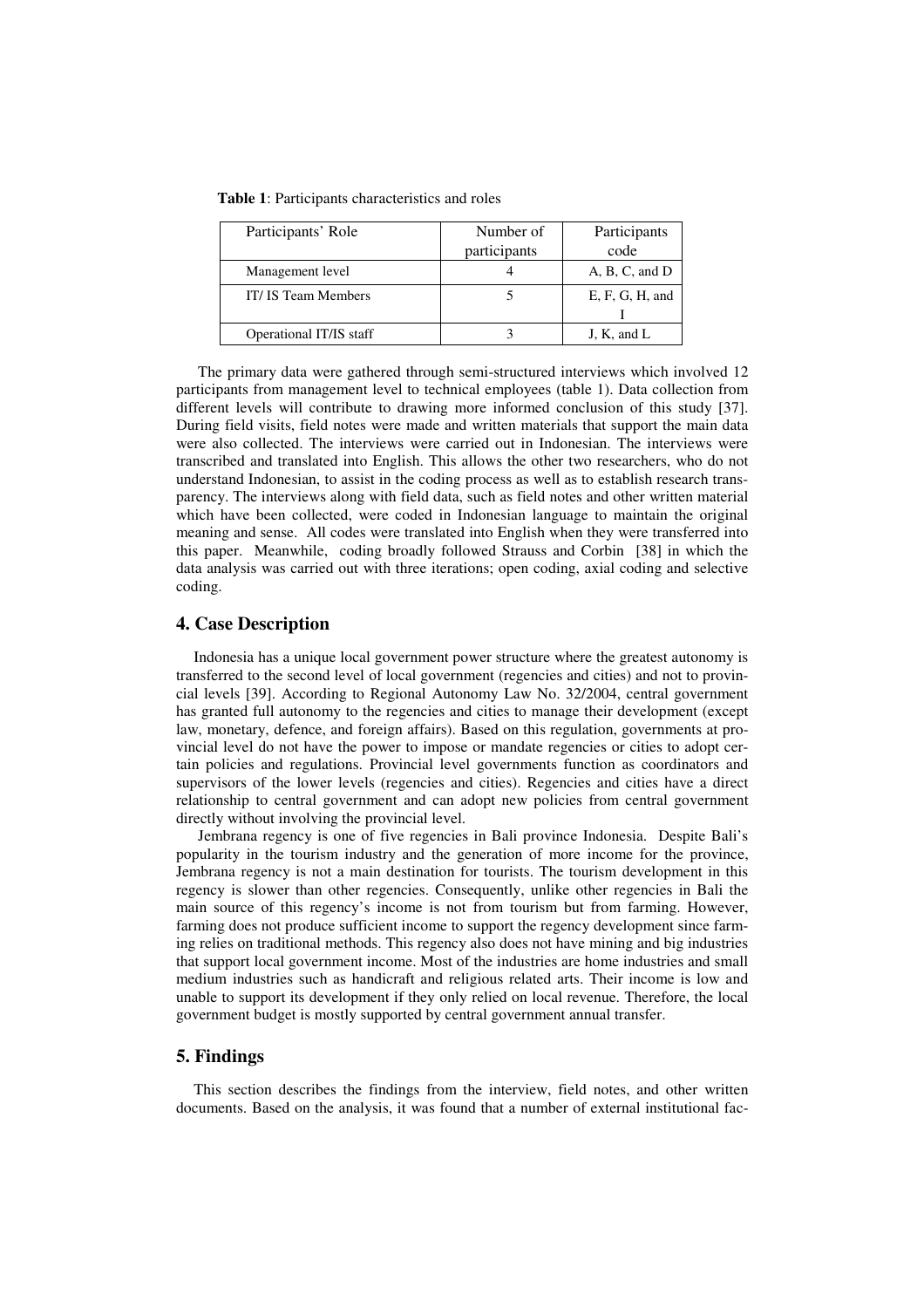tors have influenced the adoption and implementation of local e-government in Jembrana regency.

# **a. Central Government Pressure**

Our findings show that Indonesian central government, through a number of central government departments, has contributed to e-government adoption and implementation within Jembrana regency. Participants indicated that early initiative of information technology (IT) adoption and implementation within their regency was influenced directly and indirectly by central government pressure. The initial IT adoption and implementation within the regency central office, for example, was started when the BPPT introduced the use of computers in the regency to improve the local government work performance. One of the participant states:

*Regarding e-government we started working with BPPT. It happened in 2001,right after the regent serve done year of his leadership…. After that, we were introduced to computers to support local government performance* (Participant I)

The early IT introduction within central regency office has led to the introduction of computers to district levels in the following year (2002). Each district office was provided a computer to perform their work and provide service to their citizens.

An early e-government application, which supports online job accomplishment and data sharing was initiated by the BPPT by implementing a virtual office system which is called KANTAYA in 2004. The importance of this initiation is highlighted by participant C.

*Then an application which is called KANTAYA (virtual office) was implemented in 2004. This was an embryo for the development of e-government in the regency of Jembrana*.

The presence of the KANTAYA system enabled the implementation of other central government based systems such as SIADINDA (regional department accountancy information system). SIADENDA is a compulsory system to manage finance within all departments in the regency. One participant addresses this issue as follows:

*The system is mandated by the financial department in Jakarta and in this office. All departments must use SIADINDA because all financial data must be put into the system with similar format, otherwise our financial reports will be rejected by central government* (Participant J)

SIAK (demographic information systems) is also a system transferred from Ministry of State Affair in Jakarta. The system was mandatory adopted and implemented by central government to improve local population administration since 2007. Despite demanding the regency to adopt and implement the system, the ministry of internal affairs did not fully transfer the system. The impact of this systems transfer policy has resulted in a lack of skills by the staff to deal with the system as addressed by the following participant:

*The SIAK system was transferred from Ministry of state affairs office in Jakarta........ Actually, the system is a bundled system which is ready to use. We do not know what is behind the system, we just operate it. If we encounter system malfunction, we have to contact them* (Participant K)

The mandatory use of SIAK system within all regency levels is due to the central government policy to implement e-ID (electronic identification) in 2011. All databases for e-ID implementation come from the SIAK system. e-ID has become a mandatory system from central government to be adopted and implemented at regencies level in Indonesia from early 2011 and must be adopted and implemented completely in all regencies by 2013.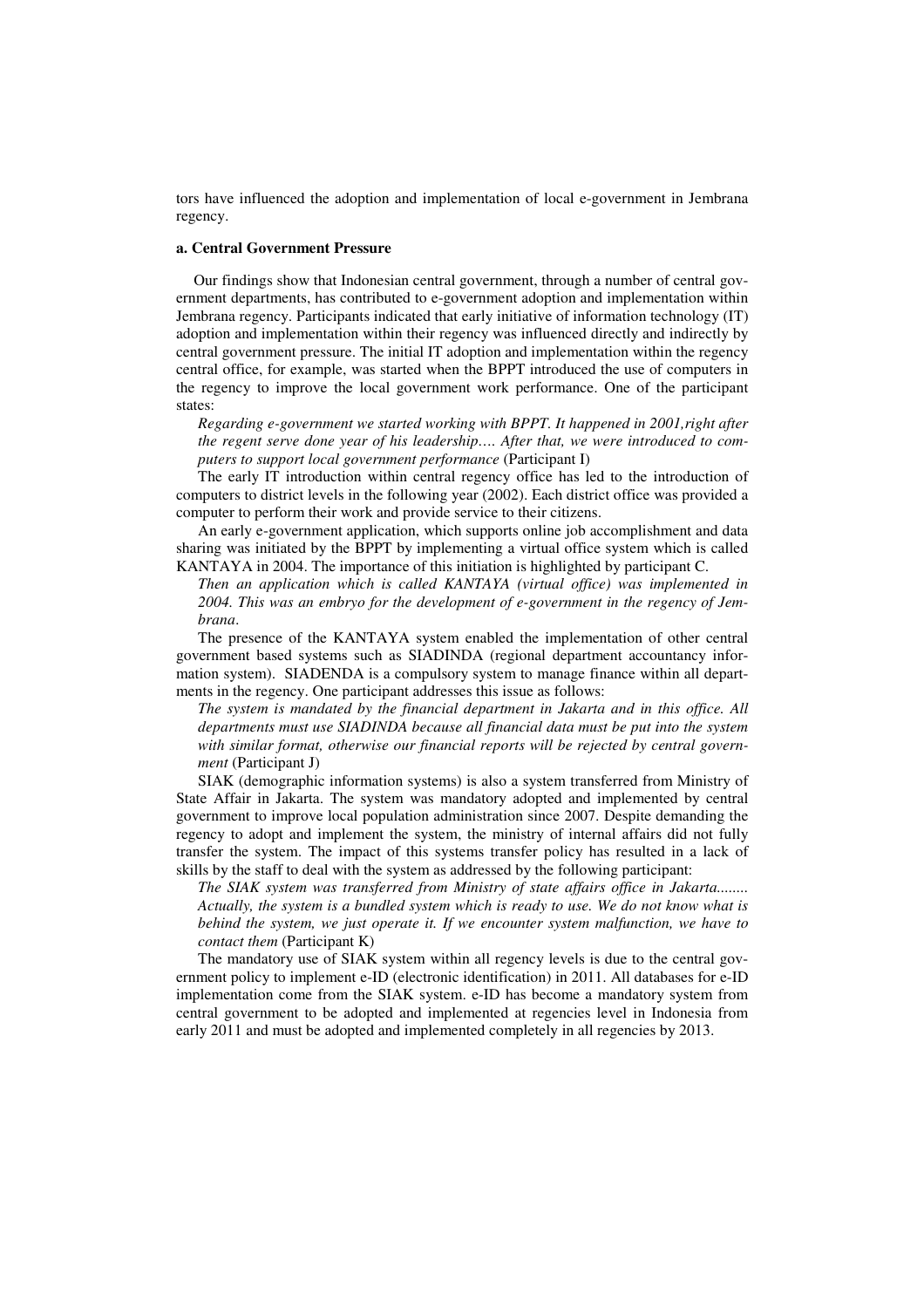### **b. Regulation Pressure**

E-government adoption and implementation in Indonesia context is regulated with presidential instruction no. 3 year 2003. The presidential instruction states that all government institutions from central to local levels must adopt and implement e-government. During the interviews, participants explicitly referred to the regulation regarding e-government adoption and implementation within the regency. The presidential instruction must be used as a legal basis for e-government adoption and implementation and also for annual budget proposal negotiation with local parliament and central government. For example, one participant indicates:

*Allocation of annual budget for IT implementation is not easy because we have so many development priorities in this regency. We have to convince local parliament members and central government. However, since e-government implementation has been regulated by the presidential instruction, we just refer to the regulation so they can not reject it (Participant A)* 

In addition, the presidential instruction has contributed to the enactment of other government regulations at ministry levels that mandate all local governments to adopt and implement certain e-government systems. The findings show that even though some of egovernment systems were implemented based on the regency initiative, most important egovernment systems that improve the local government bureaucracy, administration and citizens services were strongly mandated by the regulations. SIMAKDA (Local government budgeting and financial information system management), for example, have been implemented based on Central government regulation No. 58 year 2005 and Ministry of Internal State Affairs No. 55 year 2008. Meanwhile, e-ID (electronic identification) was mandated with presidential decree number 26 year 2009.

Central government regulation number 14 year 2008 imposes all government institutions to provide information to citizens. This regulation is a well-known regulation regarding government information disclosure which is published through the local government web sites. A participant refers to that regulation as follows:

*There's a regulation of public disclosure; so, government should be transparent and IT will help government to be transparent …..the information associated with the budget or local government regulations must be published* (Participant B)

Regulation at local level has also been enacted to impose all departments to adopt and implement e-government within their organization to improve regency services performance. The influence of regulation has caused the local government to adopt and implement the e-government systems. In the context regulations pressure, resistance might not possible because resistance to the policy may result in a punishment such as their financial reports may be rejected.

#### **c. Local Citizens and Businesses Pressure**

Citizens and local business influences have played a significant role in e-government adoption and implementation in Jembrana regency. Their influences relate to better government services provision performance. One participant indicates this issue as follows:

*Today citizens become more and more smart, and they expect a responsive and efficient government that is able to provide better services for them. In response to their expectation we have an ambition that we must use technology in our daily work; it is egovernment*(Participant B)

In response to the citizens' and to business demands, the regency implemented a SMS centre system that is able to accommodate and absorb their enquiries. The SMS centre has been considered an important e-government system that helps local government respond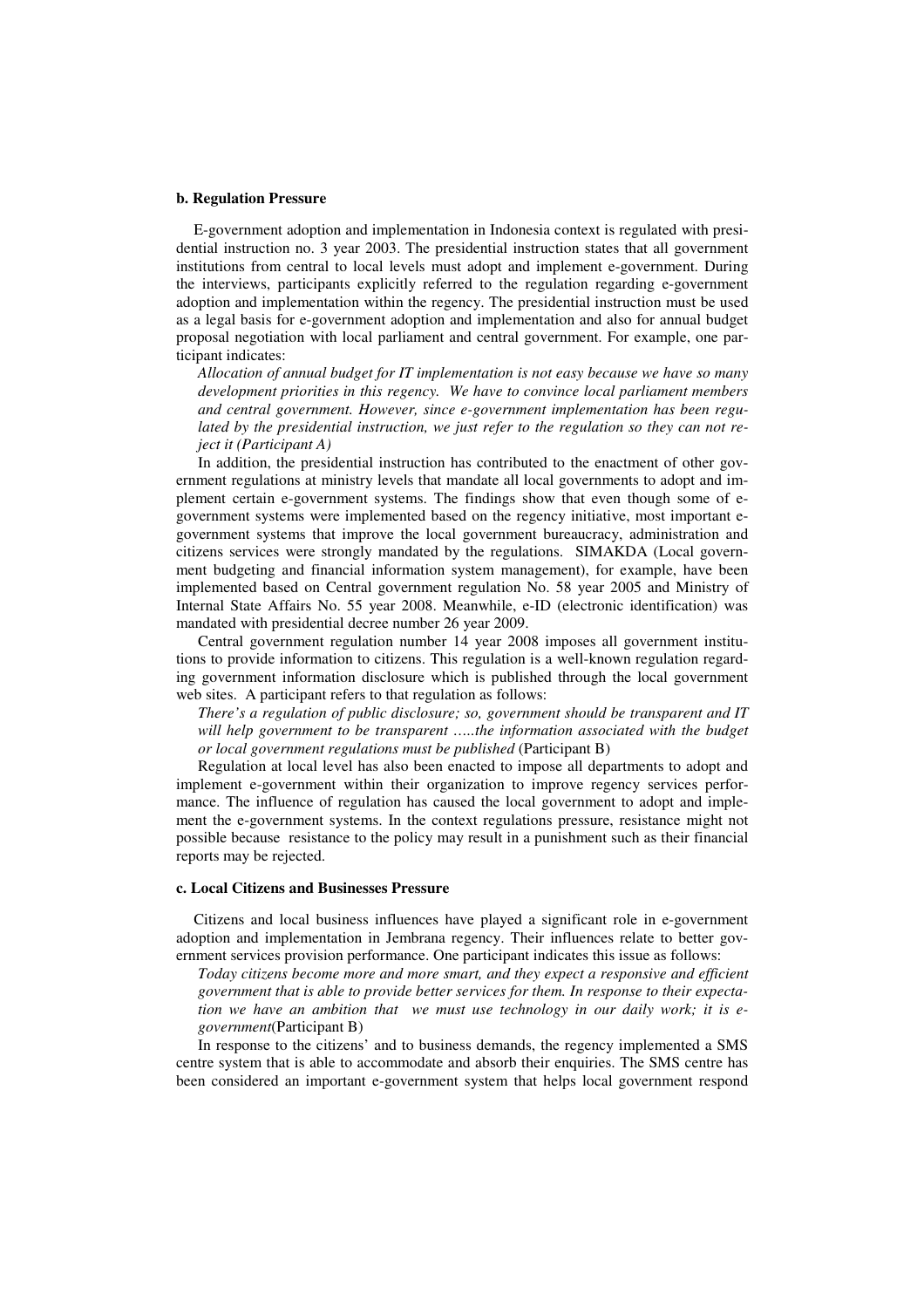quickly to citizens' complaints related to local development as well as accommodate their participation in local development planning. One participant says:

*This application (SMS centre) is really important to be implemented and used by responsible employees every day because it consists of complaints and suggestions from citizens that need to be followed up quickly* (Participant B)

All the messages from citizens come to the system and then each relevant department (SKPD) must respond to the citizens' inquiries.

Similarly, another participant from licensing department indicates citizens and businesses pressure to implement a system which able to improve efficiency in licensing process.

*The system was implemented as increase demand in licensing process from citizens and business. Previously, it took a long time to process a license and the processes were not in order. Sometimes people who apply earlier did not get their licenses first and it caused tension between us and the applicants because they think we had done something negative* (Participant L)

Adoption and the implementation of e-library system that allows citizens to find library collections quicker and easier was also as a result of citizens pressure. Participant from the library says:

*The visitors want to find books quickly, while the existing system does not allow visitors to use the system because it is only for staff log in* (Participant J)

Previous system was integrated with the KANTAYA system which allows only government employees to use the system and search a library collection based on a citizens (visitors) demand. However, when more and more citizens visit library and want to find library collections in a fast way, the government library staff were unable to response to the increasing demand. Library IT staff, then, developed the e-library system that allows visitors to do self-retrieve.

### **d. Regency Limitation Pressure**

Jembrana regency is a relatively poor regency compared to other regencies within Bali province. Their revenue relies on farming, small and medium enterprise, central government annual budget transfer. In 2010, the regency annual budget comprised of 84.5 % central government transfer, 10. 4 % from provincial tax sharing and grant, and only 5.1 % of the budget come from the local government revenue. The regency limitation in budget is realized by all citizens in the regency as stated by the following participant:

*The main problem is lack of funds. We got small budget allocation because our regional budget is relatively small compared to other regions. Everyone knows about it (Partici*pant D)

This situation has encouraged local leaders and employees to think innovatively by implementing e-government as a tool to cope with local budged hardship. One participant said:

*Since we don't have money, so we think of innovation. If we are continuously poor, we'll be rejected by people. Then we think what we can do with IT to improve our region* (Participant B)

As the regency does not have reliable industries, tourism, and natural resources that can support their annual budget, the regency uses IT as a solution to minimize their operational cost in serving citizens and promote their regency through their website. A participant from management level expresses his comment as follows:

*You know we have limited budget because we do not have many industries, tourism or natural resources like other regencies in Bali. We only rely on farming and some small natural resources. I think implementation IT within our office is one way to save our operational cost and time* (Participant C)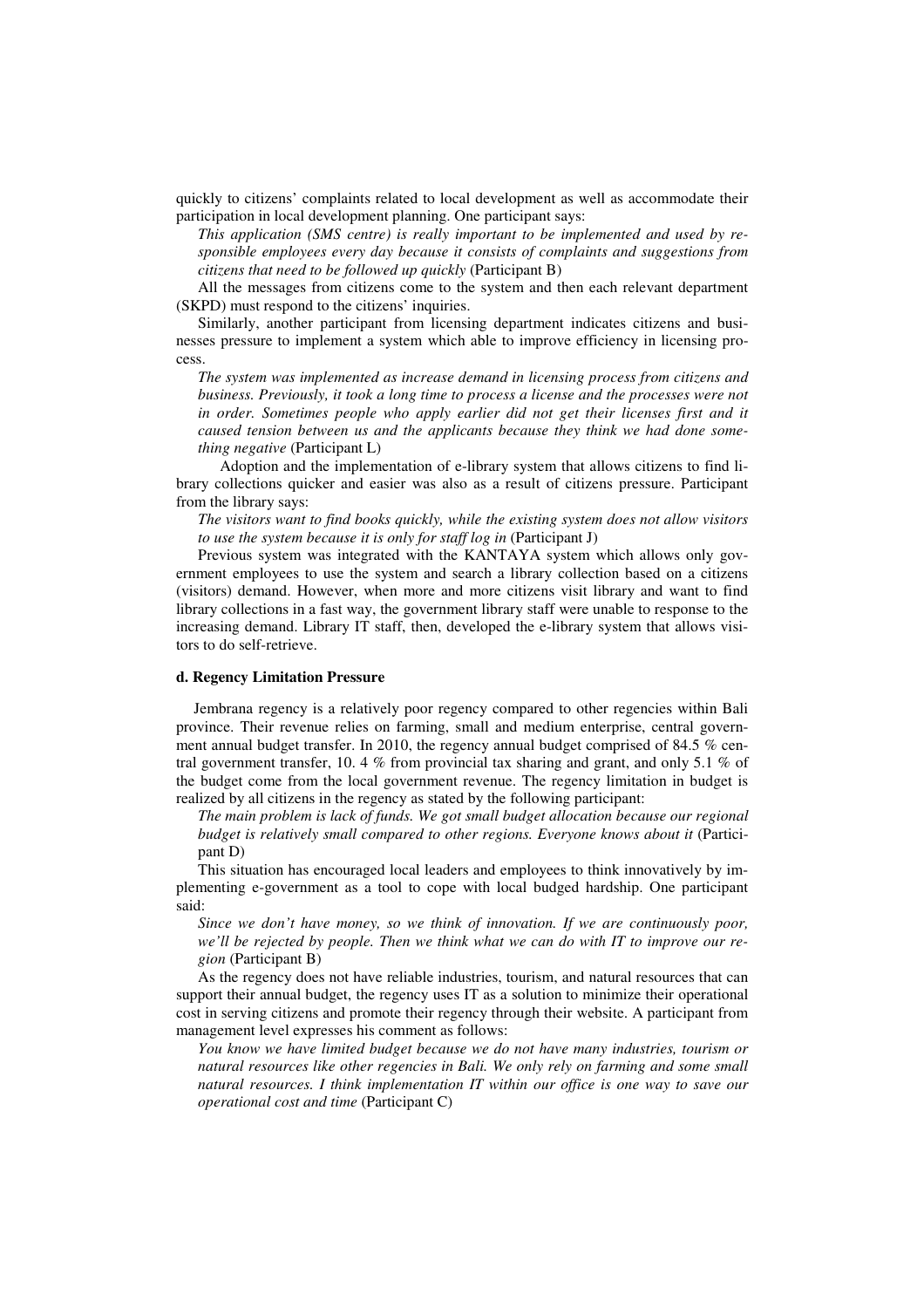Another participant expressed similar concern as follows:

*Our basic principle is that "we are not rich but we are creative and innovative". You know this regency is not as rich as other regencies. By implementing IT we also expect that citizens get benefits from it* (Participant A)

The importance of e-government implementation to reduce the regency budget expenditure and to cope with the regency budget limitation has caused Jembrana regency leaders and IT team to think creatively. The IT team designed a variety of e-government systems to support the development of the regency and to improve service delivery to citizens. For example, they created cheaper communication application systems that allow citizens and local government to communicate free of charge, such as J-Net (Jimbarwana network), VOIP (voice over internet protocol), and SMS centre.

# **6. Discussion**

Delmas &Toffel [40] argue that the sources of pressure that impose on an institution to adopt certain policies mostly come from external institutions such as government, regulation, and constituents as found above. Our findings, however, in the context of egovernment adoption and implementation within local government institutions in Indonesia, found that regency limitations of economic or poverty also force a local government institution to adopt and implement technology. The regency limitation in generating revenue from their local resources and citizens has forced the regency leaders and staff to be innovative. In this study context, poverty is viewed as a source of innovation. Poverty as a source of inspiration to innovate is not well addressed in information technology and egovernment adoption and implementation but a study conducted by Reij& Waters-Bayer [41] on farmers' poverty in Africa found that the adoption of new innovation by farmers were encouraged by their poverty. This means that poverty or peoples' economic limitation has inspired them to adopt an innovation to improve their well-being.

 Similarly, Jembrana regency has adopted and implemented e-government as the result of the regency limitation in economic resources. The regency was forced to innovate in improving government institutions performance to provide better services for their citizens. This resulted in improving the local government performance through cost reductions and promotes local tourism and businesses to external agencies. As a result the regency and citizens can improve their well-being and is able to generate more revenue.

There is a limited amount of literature that addresses poverty in e-government adoption and implementation [e.g: 42, 43, 44]. Study findings do not explain how poverty triggers the local authorities to adopt e-government but rather, they focus on benefits provided by egovernment for local citizens and the use of e-government to alleviate poverty. Our findings may inspire other government institutions to adopt and implement similar initiatives, particularly government institutions with a similar context with Jembrana regency in Bali province Indonesia.

There might be a question from readers regarding how a poor budget regency adopts and implements technology within their organizations because it consumes a lot of their budget which should be used for their regional development. However, institutional theories argue that "an institution will be innovated if the expected net gains exceed the expected costs"[45]. Jembrana regency has been able to generate direct and indirect benefits from the e-government more than the costs they invested because the regency institutions are able to reduce operational costs and improve service deliveries, while citizens able to access government service effectively.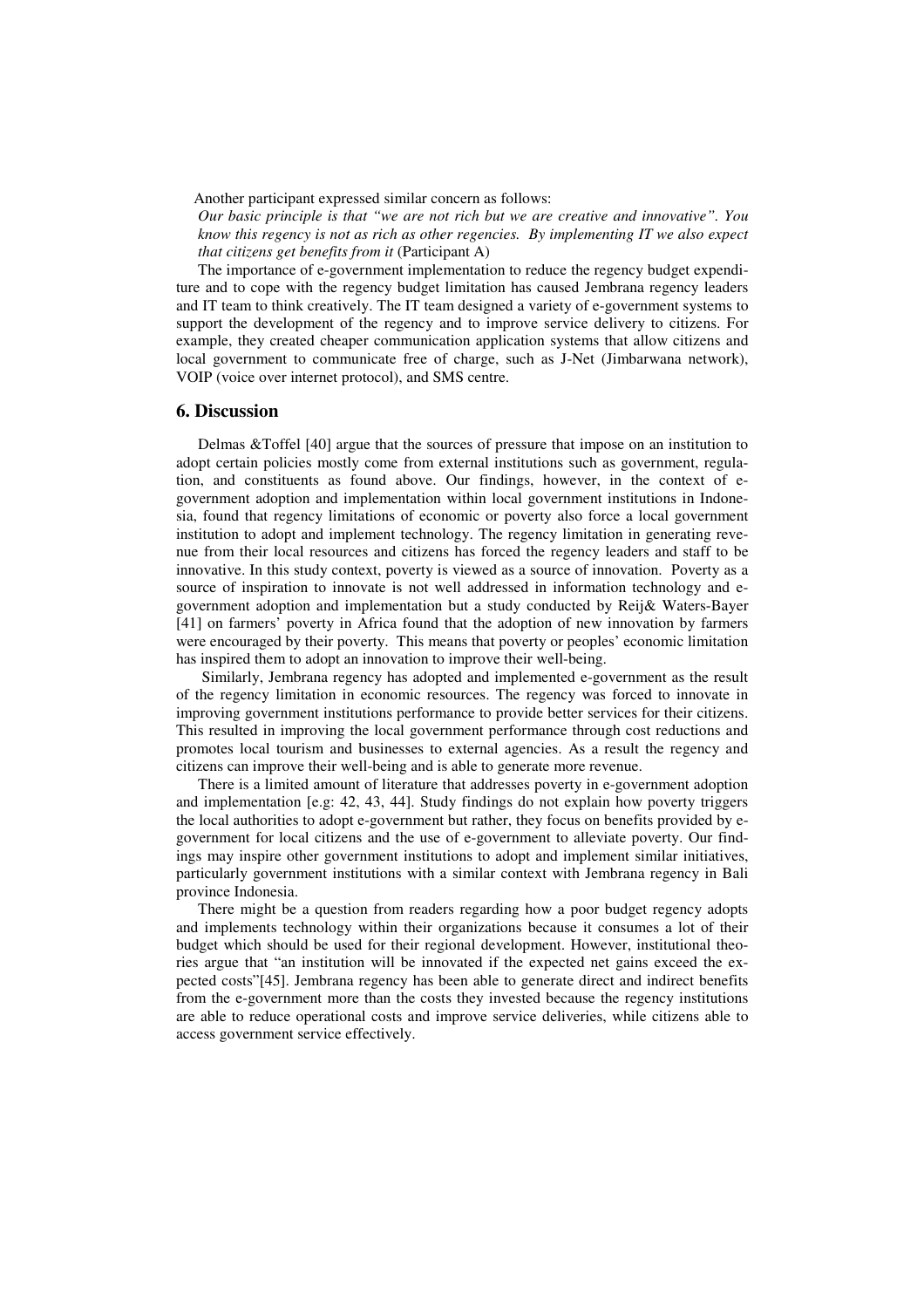# **7. Conclusion**

The findings show that three external pressures proposed in our theoretical framework have influenced e-government adoption and implementation within Jembrana regency. Interviews, document and field notes analysis also reveals that the regency limitation in financial resources also contribute to the adoption and implementation of e-government. The limitation forces the regency leaders to innovate by adopting and implementing egovernment to cope with the limitation. As a result our prior theoretical construct to conduct this study is resumed and revised as shown in the following figure 2. External institutional pressures that influence local e-government adoption and implementation are not limited to the three previously found in IS and e-government adoption and implementation, but in this case study the adoption and implementation of e-government is also influenced by the regency limitation in economic resources.



**Figure 2**. Concluded external pressure on Local e-government

### **8. Limitation and Future Research**

This study was carried out within a local government in Indonesia and the findings may provide a new perspective on external institutional pressure on e-government adoption and implementation within local government levels. Since this study was carried out at one local government and only focuses on external institutional pressures, the findings may lack generalizability. However, our in-depth study of the case phenomenon and the results can potentially contribute valuable theoretical and practical knowledge to the community [46]

Therefore, future research needs to explore internal institutional to provide a broader perspective of institutional pressures on e-government adoption and implementation within local government organizations. Future research also need to be carried out within multisite studies to increase generalizability as suggested by Schofiell [47]. This strategy might produce a more rigorous result as a basis for generalization to other e-government adoption and implementation cases.

### **References:**

- 1. Heeks, R. and S. Bailur, *Analyzing E-Government Research: Perspectives, Philosophies, Theories, Method, and Practice.* Government Information Quarterly, 2007. **24**(2): p. 243-263.
- 2. Ho, A.T.-K. and A.Y. Ni, *Explaining the Adoption of E-Government Features: A Case Study of IOWA County Treasurer's Offices.* The American Review of Public Administration, 2004. **34**(2): p. 164-180.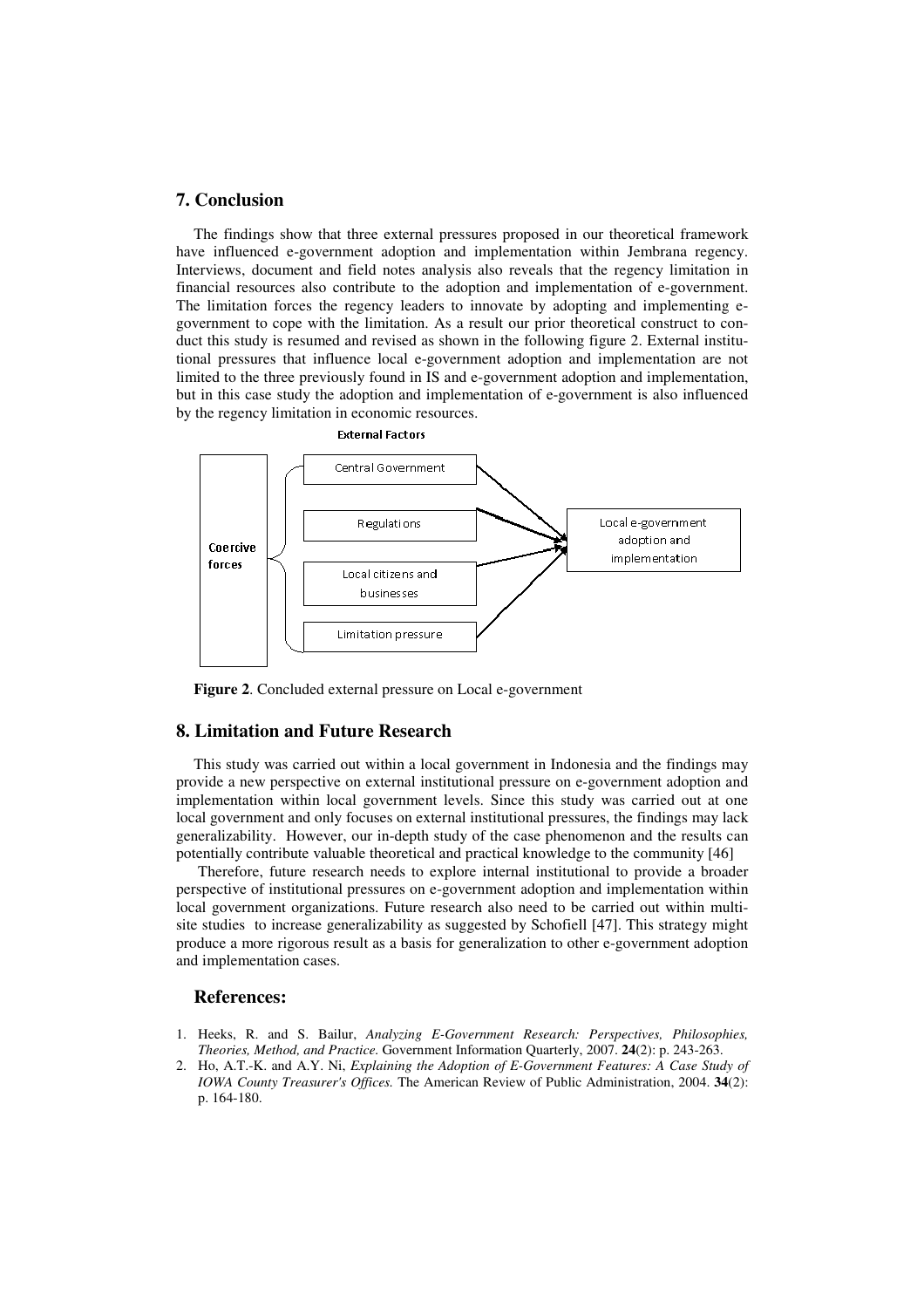- 3. Baddeley, M., *Using E-cash in the New Economy: An Economic Analysis of Micro-Payment Systems.* Journal of Electronic Commerce Research, 2004. **5**(4): p. 239-253.
- 4. Frumkin, P. and J. Gelaskiewicz, *Institutional Isomorphism and Public Sector Organizations*, in *Journal of Public Administration Research & Theory*. 2004, Oxford University Press / UK. p. 283-307.
- 5. Jun, K.-N. and C. Weare, *Institutional Motivations in the Adoption of Innovations: The Case of E-Government.* Journal of Public Administration Research & Theory, 2010. **21**(3): p. 495-519.
- 6. Kim, S., H.J. Kim, and H. Lee, *An institutional analysis of an e-government system for anticorruption: The case of OPEN.* Government Information Quarterly, 2009. **26**(1): p. 42-50.
- 7. Liang, H., et al., *Assimilation of Enterprise Systems: The Effect of Institutional Pressure and The Mediating Role of Top Management.* MIS Quarterly, 2007. **31**(1): p. 58-87.
- 8. Teo, H.H., K.K. Wei, and I. Benbasat, *Predicting Intention to Adopt: Interorganizational Linkages: An Institutional Perspective.* MIS Quarterly, 2003. **27**(1): p. 19-49.
- 9. Tolbert, P.S. and L.G. Zucker, *Institutional Sources of of Change in the Formal Structure of Organizations: The Diffusion of Civil Services Reform, 1880-1935.* Administrative science quarterly, 1983. **28**(1): p. 22-39.
- 10. DiMaggio, P.J. and W.W. Powell, *The Iron Cage Revisited: Institutional Isomorphism And Collective Rationality In Organizational Fields.* American Sociological Review, 1983. **48**(2): p. 147-160.
- 11. Jensen, T.B., A. Kjaergaard, and P. Svejvig, *Using Institutional Theory with Sensemaking Theory: A Case Study of Information System Implementation in Healthcare.* Journal of Information Technology, 2009. **24**: p. 343-353.
- 12. Tsamenyi, M., J. Cullen, and J.M.G. González, *Changes in accounting and financial information system in a Spanish electricity company: A new institutional theory analysis.* Management Accounting Research, 2006. **17**(4): p. 409-432.
- 13. Geels, F.W., *From Sectoral System of Innovation to Socio-Technical Systems Insight about Dynamics and Change from Sociology and Institutional Theory.* Research Policy, 2004. **33**(6-7): p. 897-920.
- 14. Zucker, L.G., *Institutional Theories of Organization* Annual Review Sociology, 1987. **13**: p. 443- 464.
- 15. DiMaggio, P.J. and W.W. Powell, *The Iron Cage Revisited: Institutional Isomorphism and Collective rationality in Organizational Fields*, in *The New Institutionalism in Organizational Analysis*, W.W. Powell and P.J. DiMaggio, Editors. 1991: Chicago: The University of Chicago Press.
- 16. Berke, P.R., J. Dixon, and N. Ericksen, *Coercive and cooperative intergovernmental mandates: a comparative analysis of Florida and New Zealand environmental plans.* Environment and Planning B: Planning and Design, 1997. **24**(3): p. 451-468.
- 17. Cho, C.-L. and D.S. Wright, *Managing Carrots and Sticks: Changes in State Administrators' Perceptions of Cooperative and Coercive Federalism During the 1990s.* Publius: The Journal of Federalism, 2001. **31**(2): p. 57-80.
- 18. Mizruchi, M.S. and L.C. Fein, *The Social Construction of Organizational Knowledge: A Study of the Uses of Coercive, Mimetic, and Normative Isomorphism.* Administrative science quarterly, 1999. **44**(4): p. 653-683.
- 19. Kamal, M., V. Weerakkody, and Z. Irani, *Analyzing the role of stakeholders in the adoption of technology integration solutions in UK local government: An exploratory study.* Government Information Quarterly, 2011. **28**(2): p. 200-210.
- 20. Beynon-Davies, P. and S. Martin, *Electronic Local government and the Modernization Agenda: Progress and Prospects for Public Service Improvement.* Local Government Studies, 2004. **30**(2): p. 214-229.
- 21. Irani, Z., et al., *Evaluating E-Government: Learning From the Experiences of Two Local UK Authorities.* Information Systems Journal 2005. **15**(1): p. 61-82.
- 22. Elander, I. and S. Montin, *Decentralisation and Control: central-local government relations in Sweden.* Policy & Politics, 1990. **18**(3): p. 165-180.
- 23. Wollmann, H., *Local Government Systems: From Historic Divergence Towards Convergence? Great Britain, France, and Germany as Comparative Case in Point*, in *Environment and Planning C: Government and Policy*. 2000. p. 33-55.